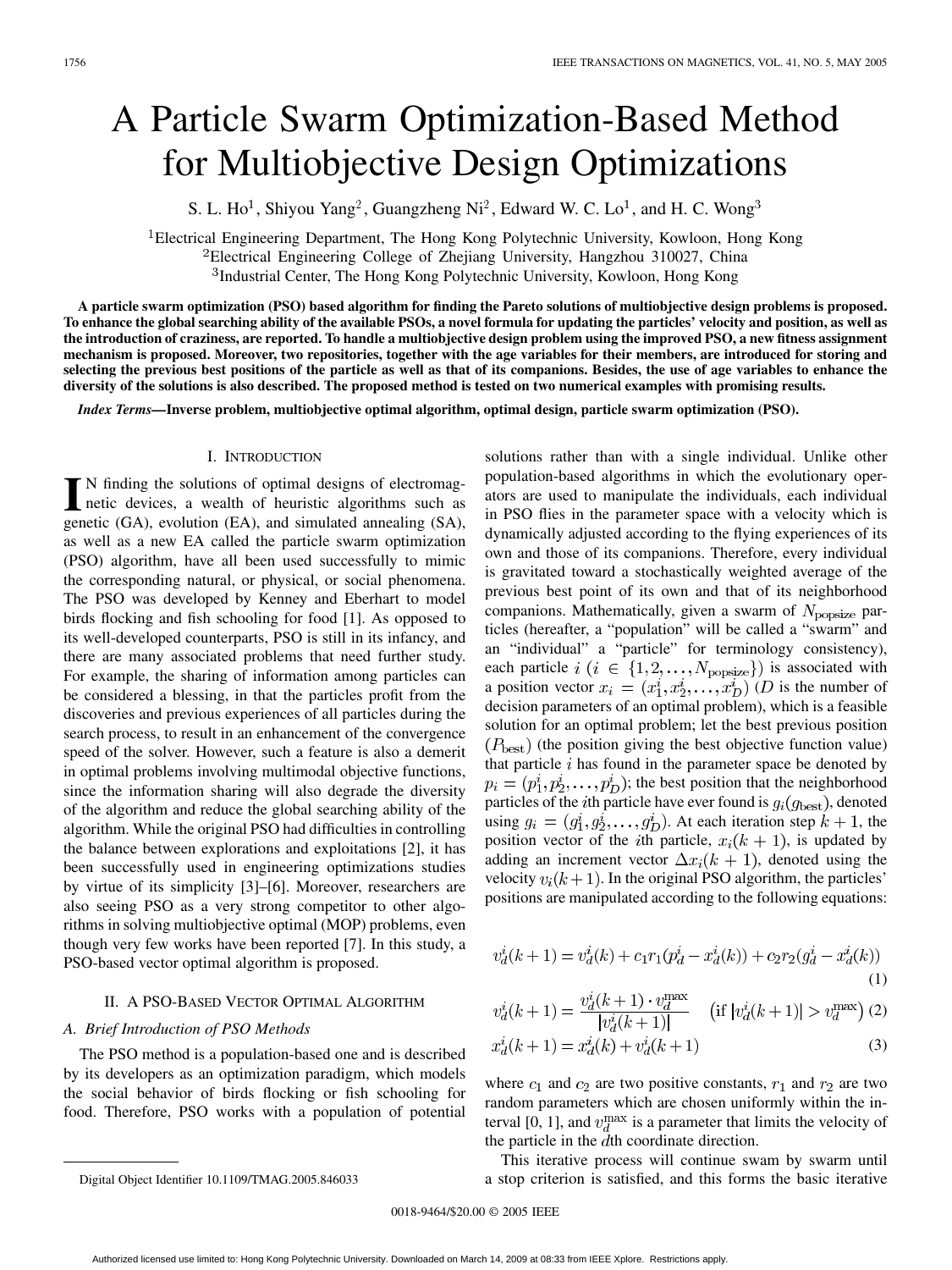process of a PSO algorithm. It is worth pointing out that in the right-hand side of (1), the second term represents the cognitive part of a PSO algorithm at which the particle changes its velocity based on its own thinking and memory, while the third term is the social part of a PSO algorithm at which the particle modifies its velocity based on the adaptation of the social-psychological knowledge. Essentially, the PSO algorithm is conceptually very simple, and can be implemented in a few lines of computer codes. Also, it requires only primitive mathematical operators and very few algorithm parameters need to be tuned.

#### *B. Some Improvements on PSO Algorithms*

The original PSO algorithm as given in  $(1)$ – $(3)$  had difficulties in striking a balance between exploration and exploitation. Hence, the global search ability of PSO algorithm is restricted. To address this problem, some improvements are made on available PSOs as described below.

*1) Velocity and Position Updating:* In the original PSO algorithm as formulated in (1), a particle updates its velocity according to its own and its companion's flying experiences. The particle gravitates toward a stochastically weighted average of the previous best points of its own and its neighborhood. Since the two weighting parameters are independently and randomly generated, there are cases in which the two random parameters are both too large or too small. In the former case, both the personal and social experiences accumulated so far are over used and the particle is driven too far away from the local optimum. For the latter case, both the personal and social experiences are not used fully, and the convergence speed of the algorithm is reduced. However, in human social activities such as in hunting, most people do have the abstract reasoning ability to make the best use of his own knowledge and the group's knowledge collectively in the determination of the most promising regions to search. In other words, the two random weighting parameters (that of his own and that of his companions) are not completely independent, i.e., if one weighting parameter is large, the other should be small, and *vice versa*. By modeling this reasoning ability into the updating formula and noting the sum of the two interrelated weighting parameters is equal to 1, this paper is proposing to use only one random parameter to include the collective experiences of the individual particle and his neighbors when updating the velocity of the particle.

Moreover, to control the balance of global and local searches, another random parameter,  $r_2$  in (4), is introduced in the proposed algorithm.

After including all the aforementioned improvement aspects, the new formula for velocity updating is

$$
v_d^i(k+1) = r_2 v_d^i(k) + (1-r_2)c_1r_1 (p_d^i - x_d^i(k)) + (1-r_2)c_2(1-r_1) (g_d^i - x_d^i(k))
$$
 (4)

where  $r_1$  and  $r_2$  are two random parameters which are chosen uniformly within the interval [0, 1].

For birds flocking for food, there could be some rare cases that after the position of the particle is changed according to (3), a bird may not, due to inertia, fly toward a region at which it thinks is most promising for food. Instead, it may be heading toward a region which is in the opposite direction of what it should fly in order to reach the expected promising regions. As a consequence, in the step that follows, the direction of the bird's velocity should be reversed in order for it to fly back into the promising region. By modeling this fact in the proposed improved PSO algorithm, (4) is further modified to

$$
v_d^i(k+1) = r_2 \text{sign}(r_3) v_d^i(k) + (1 - r_2)c_1 r_1 (p_d^i - x_d^i(k))
$$
  
 
$$
+ (1 - r_2)c_2(1 - r_1) (g_d^i - x_d^i(k))
$$
 (5)

where  $r_3$  is a random parameter uniformly taken from the interval [0, 1], and *sign* is a sign function defined as

$$
sign(r) = \begin{cases} -1 & (r \le 0.05) \\ 1 & (r > 0.05) \end{cases} . \tag{6}
$$

*2) Introduction of Craziness:* In birds flocking or fish schooling, a bird or a fish often changes directions suddenly. This is described using a "craziness" factor and is modeled in the primary algorithm (paradigms) by using a craziness variable [[1\]](#page-3-0). However, this operator is eliminated in subsequent paradigms by introducing a cornfield vector. To maintain the diversity of the particles in an optimization algorithm, it is necessary to retain the craziness operation in a PSO algorithm. Therefore, a craziness operator is reintroduced in the proposed algorithm to ensure that the particle would have a predefined craziness probability to maintain the diversity of the particles. Consequently, before updating its position using (3), the velocity of the particle is crazed by

$$
v_d^i(k) = v_d^i(k) + P(r_4)\text{sign}(r_4)v_d^{\text{craziness}} \tag{7}
$$

where  $r_4$  is a random parameter which is chosen uniformly within the interval [0, 1];  $v_d^{\text{craziness}}$  is a random parameter which is uniformly chosen from the interval  $[v_d^{\text{min}}, v_d^{\text{max}}]$ ; and  $P(r)$ and  $sign(r)$  are defined, respectively, as

$$
p(r) = \begin{cases} 1, & (r \le P_{\text{cr}}) \\ 0, & (r > P_{\text{cr}}) \end{cases}
$$
 (8)

sign(r) = 
$$
\begin{cases} 1, & (r \ge 0.5) \\ -1, & (r < 0.5) \end{cases}
$$
(9)

where  $P_{cr}$  is a predefined probability of craziness.

# *C. Vector Optimal Method Based on the Improved PSO*

To extend a scalar optimizer to solve a multiobjective optimal problem, the following two issues must be addressed: 1) means to accomplish the fitness assignment and selection in order to guide the search toward the Pareto-optimal set and 2) approaches to guarantee that the solutions obtained are not only the Pareto optimal, but are also uniformly distributed in the Pareto front. Due to the similarity of PSOs and other EAs, many multiobjective handling techniques available in EA can be incorporated into PSOs as reported in [[7\]](#page-3-0), [\[8](#page-3-0)]. However, some new ideas are proposed and used in this paper.

*1) Introduction of Pareto Set:* As similar to the global repos-itory of [\[7](#page-3-0)], a Pareto set  $S_{\text{Pareto}}$  is introduced to report the searched Pareto solutions in the proposed algorithm for evaluating the fitness value of a particle in the iteration process.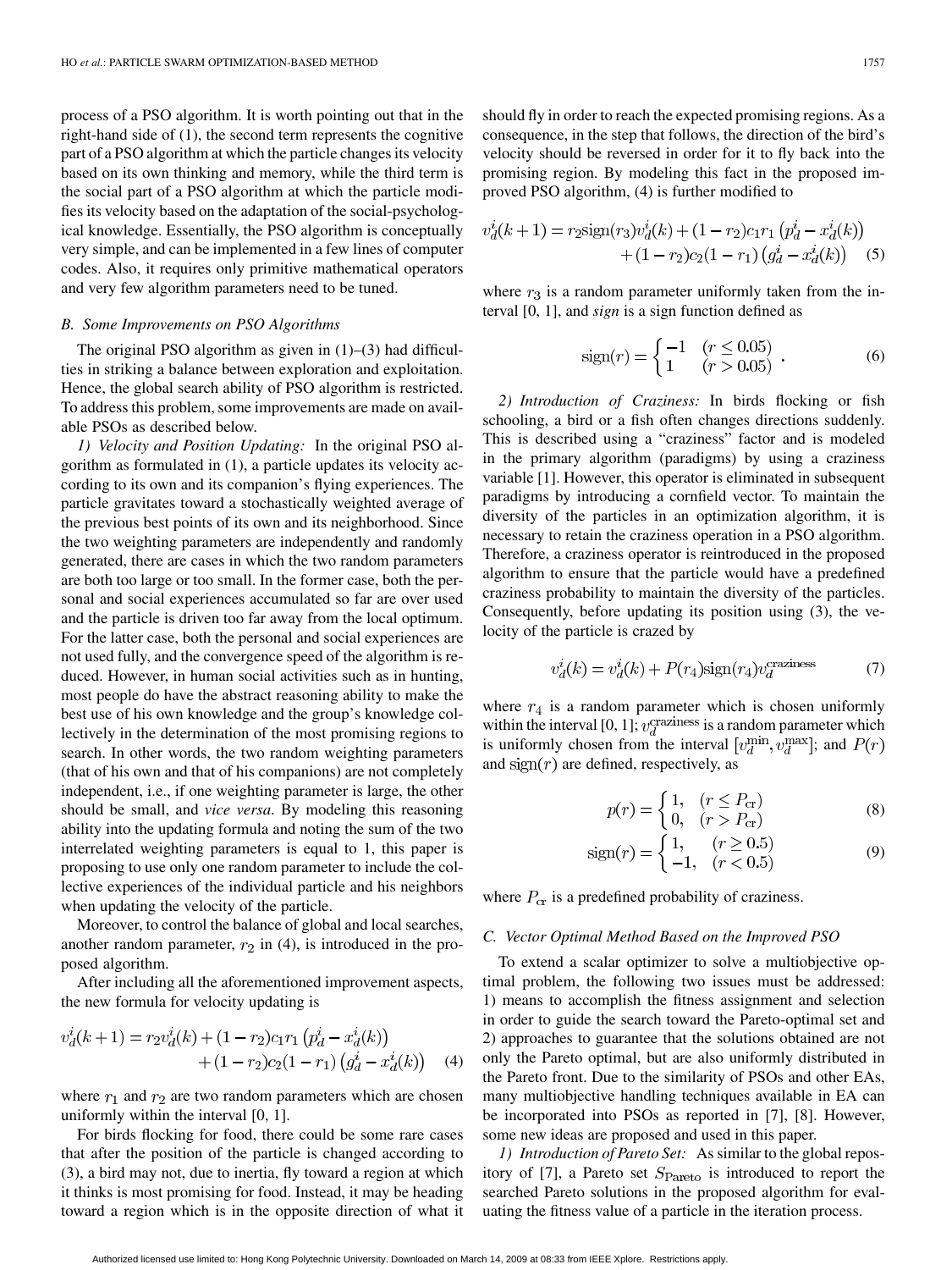*2) Fitness Assignment:* To favor the selection of individuals near the Pareto-optimal front and also to distribute the individuals uniformly along the tradeoff surface, other things being equal, the fitness assignment mechanism as proposed by Zitzler and Thiele [\[8](#page-3-0)] is extended and used in the proposed algorithm. Actually, the fitness value of a particle in a swarm is assigned in accordance to a two-stage process.

Step 1 Determine the strength of the individuals of  $S_{\text{Pareto}}$ . For each individual i in  $S_{\text{Pareto}}$ , its strength  $s_i$ is proportional to the number of swarm members which are dominated by it, i.e.

$$
s_i = \frac{n_i}{N+1} \tag{10}
$$

where  $n_i$  is the number of swarm members which are dominated by individual  $i, N$  is the size of the swarm. The fitness value of the individual  $i$  is the inverse of its strength.

Step 2 Fitness assignment of particles in the swarm  $S$ .

The fitness value of a particle  $j$  in the swarm is computed by summing the strengths of all Pareto set members which dominate particle  $j$ . Mathematically

$$
f_j = \frac{1}{1 + \sum_{i \, (i \succ j)} s_i} \tag{11}
$$

where  $i \in S_{\text{Pareto}}$ ,  $j \in S, k \succ l$  means that solution  $k$  dominates solution  $l$ .

It should be pointed out that a promising byproduct of the proposed fitness assignment mechanism is that the densely populated individuals, other things being equal, are penalized due to the high strength value of their associated nondominated individuals. Therefore, there is no need for a fitness sharing in the proposed fitness assignment mechanism.

*3) Memory and Selection of P*<sub>best</sub>: The solution of a multiobjective problem is not unique but is a set of tradeoffs of different objectives referred as the Pareto optimal. Therefore, the fitness value of two Pareto optimals may be the same, and, hence, it is difficult to select the  $P_{\text{best}}$  when a particle has found more than one Pareto solutions. Consequently, a fixed-length dynamic repository, one by one, for each particle, is introduced to memorize its latest found  $N_p$  Pareto solutions. To further maintain the diversity of the algorithm, an age variable, which will increase as the number of iteration increases, is assigned to each solution of these repositories. When selecting a  $P_{\text{best}}$ for a specific particle, the Roulette wheel selection mechanism is used to pick a solution among those of its repositories according to the weighted sums of their age variables and their fitness values. Once a solution is selected, its age variable is reassigned, the minimum value. Moreover, the age variable of the *i*th particle in the repository at iteration step  $k$ , age<sup> $k$ </sup> is updated using

$$
age_i^k = 1.02age_i^{k-1}.\tag{12}
$$

4) Selection of  $g_{\text{best}}$ : Since the "optimality" of all Pareto solutions is the same in a MOP, the same dilemma as that for selecting  $P_{\text{best}}$  may occur when one tries to evaluate and choose



Fig. 1. Searched Pareto set of the function using the proposed algorithm.



Fig. 2. Searched Pareto front of the function using the proposed algorithm.

the  $g_{\text{best}}$  from  $S_{\text{Pareto}}$  if the fitness value is the only criterion. To overcome this dilemma, the age variable as described earlier is used. A byproduct of the introduction of the age variable is that it will further increase the diversity of the algorithm. The same selecting mechanism as that used for selecting  $P_{\text{best}}$  is employed to decide the  $g_{\text{best}}$  based on the weighted sums of their age variables and fitness values. Again, the age value of an individual in  $S_{\text{Pareto}}$  is increased swarm by swarm following the rule of (12).

#### III. NUMERICAL EXAMPLES

To validate the proposed algorithm, it is firstly used to solve a deliberately designed mathematical function [[9\]](#page-3-0)

$$
\min F = [f_1(x, y) f_2(x, y) f_3(x, y)]^T \nf_1(x, y) = 0.5(x^2 + y^2) + \sin(x^2 + y^2) \nf_2(x, y) = (3x - 2y + 4)^2/8 + (x - y + 1)^2/27 + 15 \nf_3(x, y) = 1/(x^2 + y_2 + 1) - 1.1e^{(-x^2 - y^2)} \times (-3 \le x, y \le 3).
$$
\n(13)

This case study is very demanding for a MOP solver to obtain the desired Pareto solutions, since its Pareto front is a three-dimensional (3-D) curve following a convoluted path in the objective space. Figs. 1 and 2 depict, respectively, the searched Pareto set and Pareto front of this test function using the proposed algorithm after 1000 iterations. Comparing these results with Figs. 3 and 4 of [[9\]](#page-3-0) which are obtained by computing all possible variable combinations at a given computational resolution, it is clear that the proposed algorithm can produce nearly complete and uniform Pareto optimals.